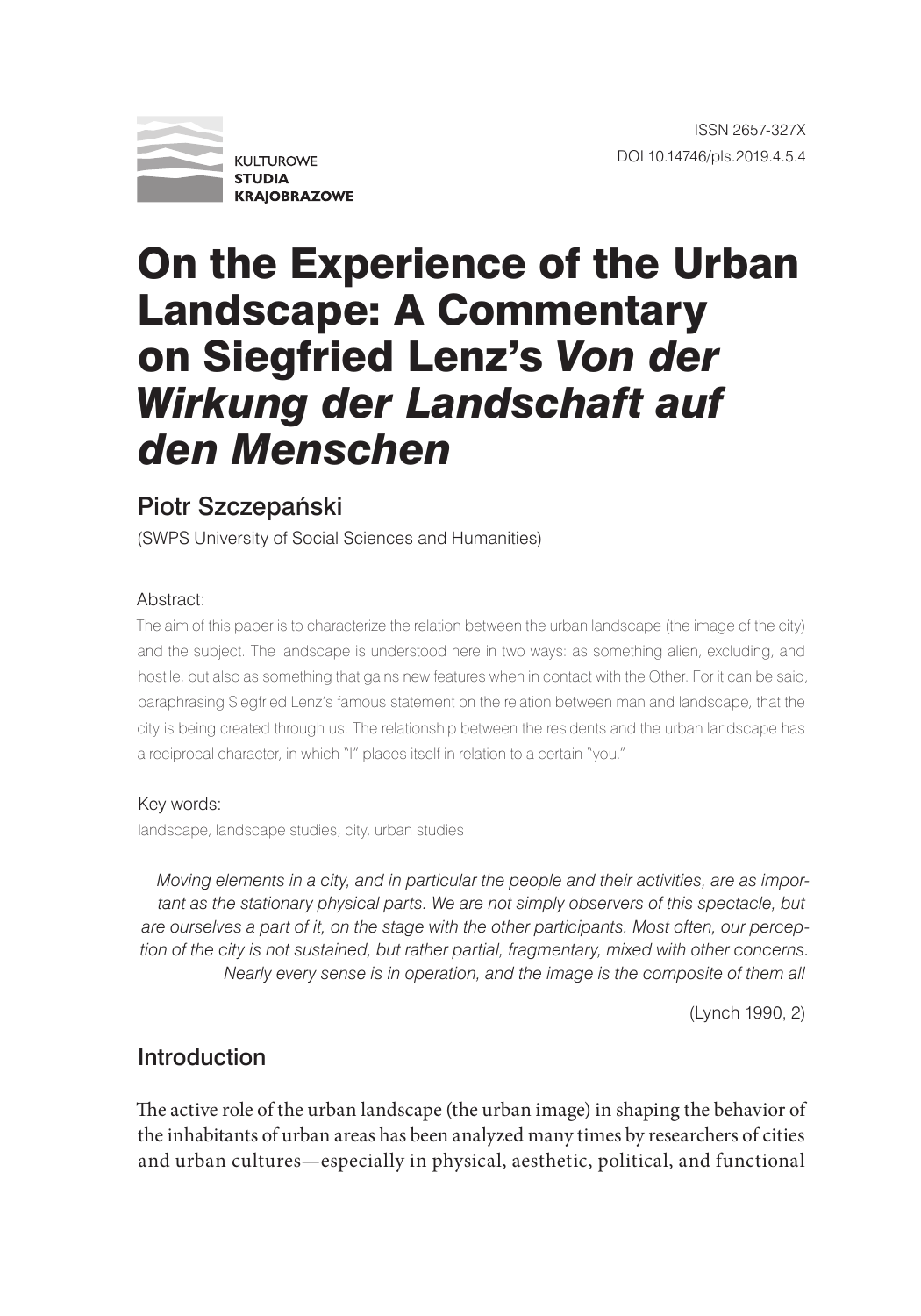aspects (Lynch 1990, Jacobs 1961, Gehl 1987). However, what I want to address here concerns a slightly different level of the relationship between the inhabitants and the city, a level that, although rooted in that which is material, at higher tiers of experience takes on a more subtle form. Let's call it—following Siegfried Lenz—a spiritual relation to the city. I am particularly interested in the urbanity of landscape and in the atmosphere, the aura that the city creates, which, when in contact with the inhabitants, with the Other, acquires new features affecting the quality of existing relations and providing the right conditions for maintaining and developing future connections with the city or for their complete disappearance. Wherein, this Other can also be a subject whose experience of the city is based exclusively on contact with its visual representations (photographs, films, images) rather than its material side, a person staying in the city only temporarily (e.g., a tourist, a migrant)—not "rooted" in the city, or an ordinary resident.

The following considerations take the form of comments referring to the wellknown essay by Lenz entitled *Von der Wirkung der Landschaft auf den Menschen*  (1998); they constitute an attempt to both popularize the issue of the perception of the urban landscape among landscape researchers (i.e., the issue that is at the intersection of urban studies, landscape studies, and garden studies) and to interpret this text anew. Such an approach obviously has one fundamental flaw—namely, it remains in loose relation to many specific cases not included in Lenz's text. However, it is justified by the general need for drafting the direction of theoretical inquiries that place the issue of the urban landscape experience in the center of the reflection on the Other and the Otherness in the city, which is of most importance to me here. And only then, in a series of papers and analyses, will I be able to focus on particular examples of the relations between the urban landscape and the people who inhabit and experience it.

## The influence of the urban landscape on man

Before proceeding to the analysis of the selected theses included in the text of *Von der Wirkung*, let's examine the dictionary definition of *Landschaft* (landscape) proposed by Zbigniew Kadłubek, reflecting the nature of the problem of the experience of the natural landscape:

*Landschaft* — It is not only a landscape in the familiar Polish sense of an often kitschy image with a view "of." The term Landschaft (also as land-image) is something more than the painterly noun "scenery" of Romanesque origin. Hence, scenery is only an attempt to talk about the land, a report on observation, a description of the land, the arrogance of letters. Landschaft bears greater and deeper meaning. According to S. Lenz, Landschaft does not exist without man (while scenery does not have to encompass man). Landschaft is a *Bruderschaft* with *Land*, with earth, with country; it is the brotherhood of man and space. That is why Landschaft is not a view, but an effort to define the bond, the essence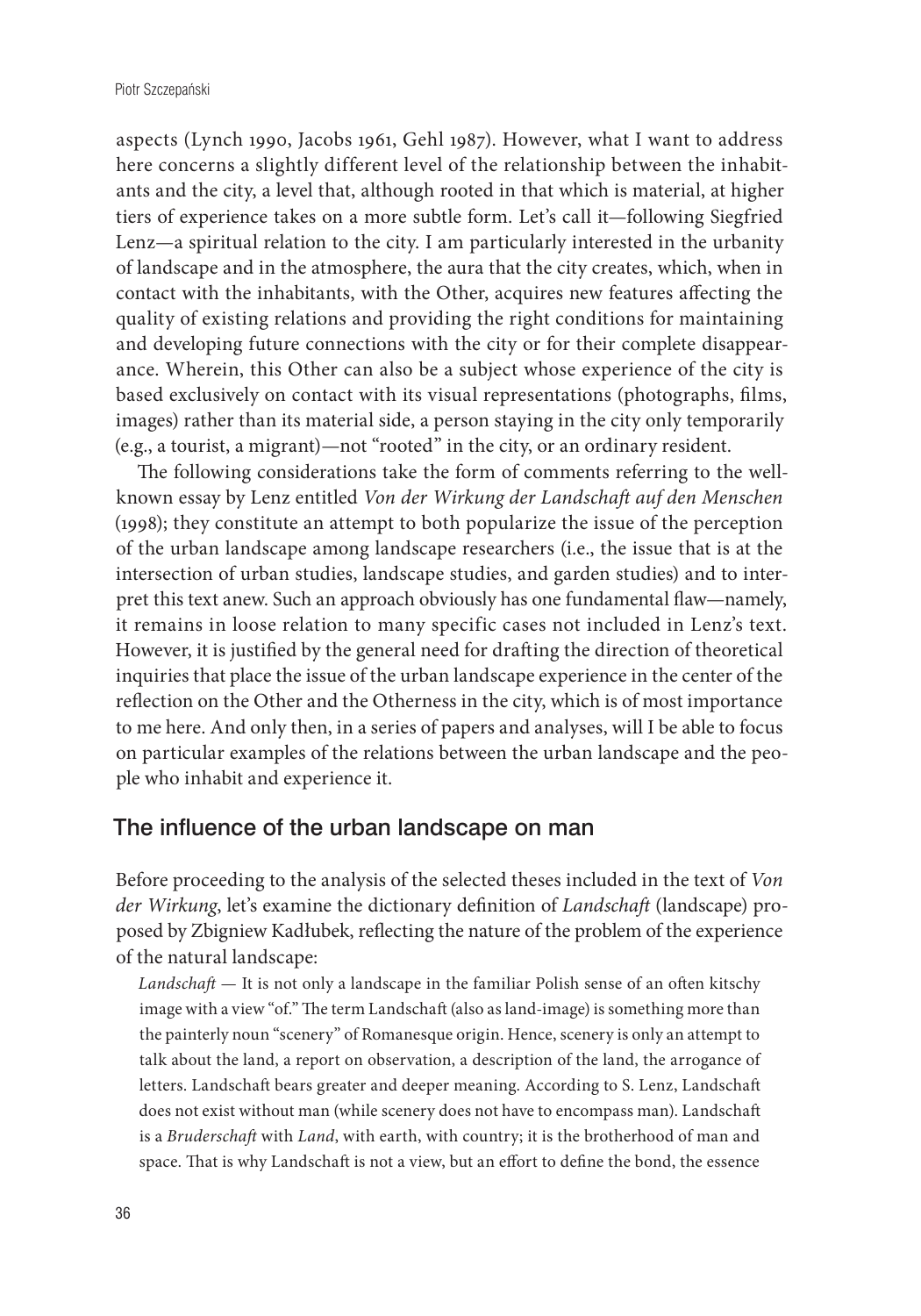of the relationship. Landschaft is a spiritual experience, it is seeing the sacredness of the world and recognizing the work of *genius loci*. … Scenery is only a fraction, a fragment. Landschaft reveals the whole world, even though it does not exist alone; Landschaft is always just being created; Landschaft is an incident, an event, a meeting. (Kadłubek 2010, 672-673)

How should one understand the "brotherhood of man and space" evoked by Kadłubek? What would this brotherhood consist of? Brotherhood is a familial relationship, an organic community, a blood relation, an interdependence; it is an attachment to the land, water, and clouds of which one is a part; it is a sacrifice and care, and so the strongest relation (unless broken up by death); it is a mutual responsibility for each other forever, which manifests itself in the sense of concern for that which is different than I; it is a constant effort to protect one's identity from outside forces; it is caring for the identity of the Other, and therefore the influence on, but also consent for, someone else's autonomy; it is finally a spiritual experience characterized by love and sensuality; it is longing and satisfying the longing—the experience of absence and the fulfillment of a promise of seeing; it is seeing oneself in that which is different, which is not me; it is looking at each other, and finally—as Kadłubek writes—it is the experience of the sacredness of the world, a spiritual thing, *res sacra.* Particularly noteworthy is the final part of Kadłubek's definition, in which he talks about the eventfulness of Landschaft, its temporariness and dependence on someone who is outside, who is watching. For the landscape does not exist independently. What does this mean? It is worth referring here to a musical analogy. For a symphonic piece to resonate, it needs a focused listener. The same is true for the landscape: before it comes into being in the consciousness of the observer, it constitutes, at best, merely the promise of an intimate encounter (of intimacy, satisfaction in relation to the observed object), which has not yet happened and which requires two. Moreover, if, as Kadłubek writes, the whole world (all things visible and invisible) is revealed in landscape, it becomes a bearer of meanings, for example those related to its history, and therefore it also becomes an object of interpretation, understood as an attempt to decipher the language of nature, which speaks also to the condition of our being-in-the-world (if a man still thinks of himself as an important part of nature). Although Lenz uses primarily the term Landschaft in his text, I will endeavor to show that his comments may also apply to the urban landscape and its relationship with man.

At the very beginning of *Von der Wirkung*, the author hits a high note and leaves no doubt about his understanding of the relationship between *Land* (earth, land, ground) and man. He writes explicitly: "Landschaft gibt es nicht ohne den Menschen. Ohne unsern Blick, unsere Empfindungen, ohne unsere Unruhe und unsere Sehnsucht wäre das, was Landschaft genannt wird, nur ein charakteristischer Ausschnitt der Erdoberfläche" (Lenz 1998, 51). There is no reason why we could not repeat after Lenz that without man there is also no city, no urban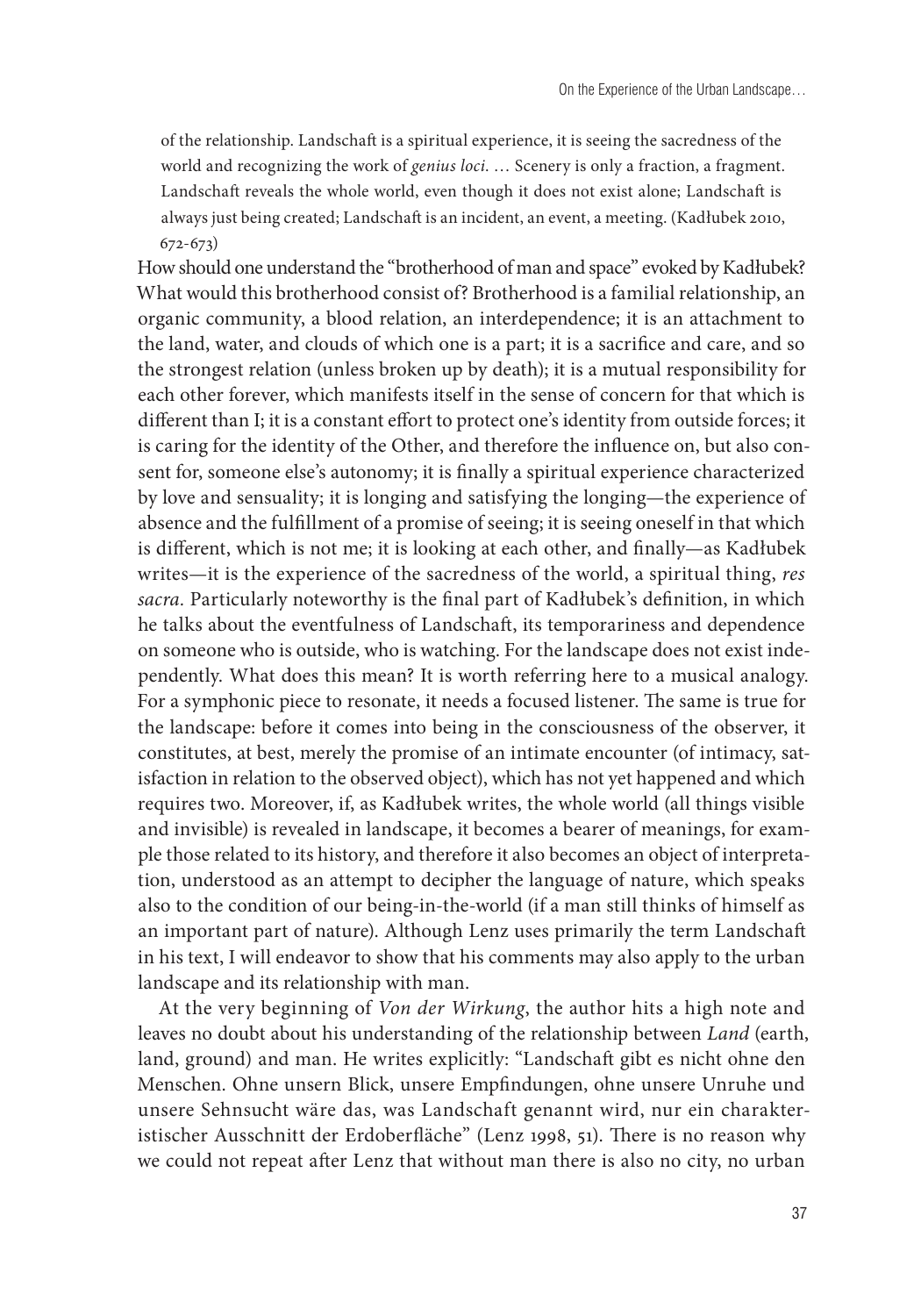landscape (which will become clearer in the course of the argument). It sounds just as strong and convincing as Lenz's original thesis, mainly because man is in fact the "father of cities"—their builder and administrator.

How else does Lenz see our role in being in contact with the landscape? Why does the landscape need us? Well, the landscape needs a viewer. What does that mean? Being seen is a necessary condition for the existence of landscape (of course, in a different sense than in solipsism, where *esse est percipi*). Seeing is a co-creation of its (the landscape's) semantic field. What is more, observation allows the subject to notice the passage of time, and so a change and decomposition; it becomes the source of knowledge that enables the creative transformation of the landscape and enables subduing it. We make changes in the physical world according to our preferences (as a matter of taste), our fears (for our safety), when we want to return to the past (from longing), and under the influence of the environment—rationally and irrationally at the same time! So, let's look somewhat differently at the opening sentence of Lenz's text; let's try to accentuate it. After doing so, it turns out not only that "without man there is no landscape" (*Landschaft gibt es nicht ohne den Menschen*), but also that there is no man without landscape! Man always remains in relation with some sort of external, which has certain physical properties (height, thickness, width, color, temperature, taste, smell, texture) "bombarding" him with sensations. If the landscape is friendly to man, he will survive. If not, he will die. Moreover, our ability to experience (to feel experiences) makes us constantly confront reality, and the more complex and alien it is, the more it affects our sense of comfort and self-confidence (without landscape there are no Others!). I will return to this topic. Meanwhile, Lenz develops his concept of landscape and its impact on man. He writes further that:

*Unter schöpferischem Aspekt entsteht Landschaft also zweimal: bestimmt von Zufall und Notwendigkeit, formt sie sich anfänglich als autonomes Gebilde, das nur für sich ist, und sie wird von neuem erschaffen durch die Erlebnisfähigkeit des Menschen. Ob wir ihr gegenüberstehen oder aus ihr herausgucken: Landschaft entsteht durch uns.* (Lenz 1998, 51)

Cities are also created by chance (*Zufall*) and from necessity (*Notwendigkeit*); however, they cannot exist as a fully autonomous structure (Rykwert 2011). "Cities also believe they are the work of the mind or of chance, but neither the one nor the other suffices to hold up their walls", wrote Italo Calvino (1974, 44) in a somewhat poetic spirit. Here the urban landscape clearly connects with Landschaft. Although the "multi-appearing" of the city assumes the existence of many ways of capturing the city, only the presence of man and his "ability to experience" ultimately creates the urban landscape, giving new meanings to the existing form. The landscape of the city is also created through us. Let's follow this idea further and examine the role and significance of the natural (and then urban) landscape for man. How does the landscape "work," and how does it affect us? Lenz explains: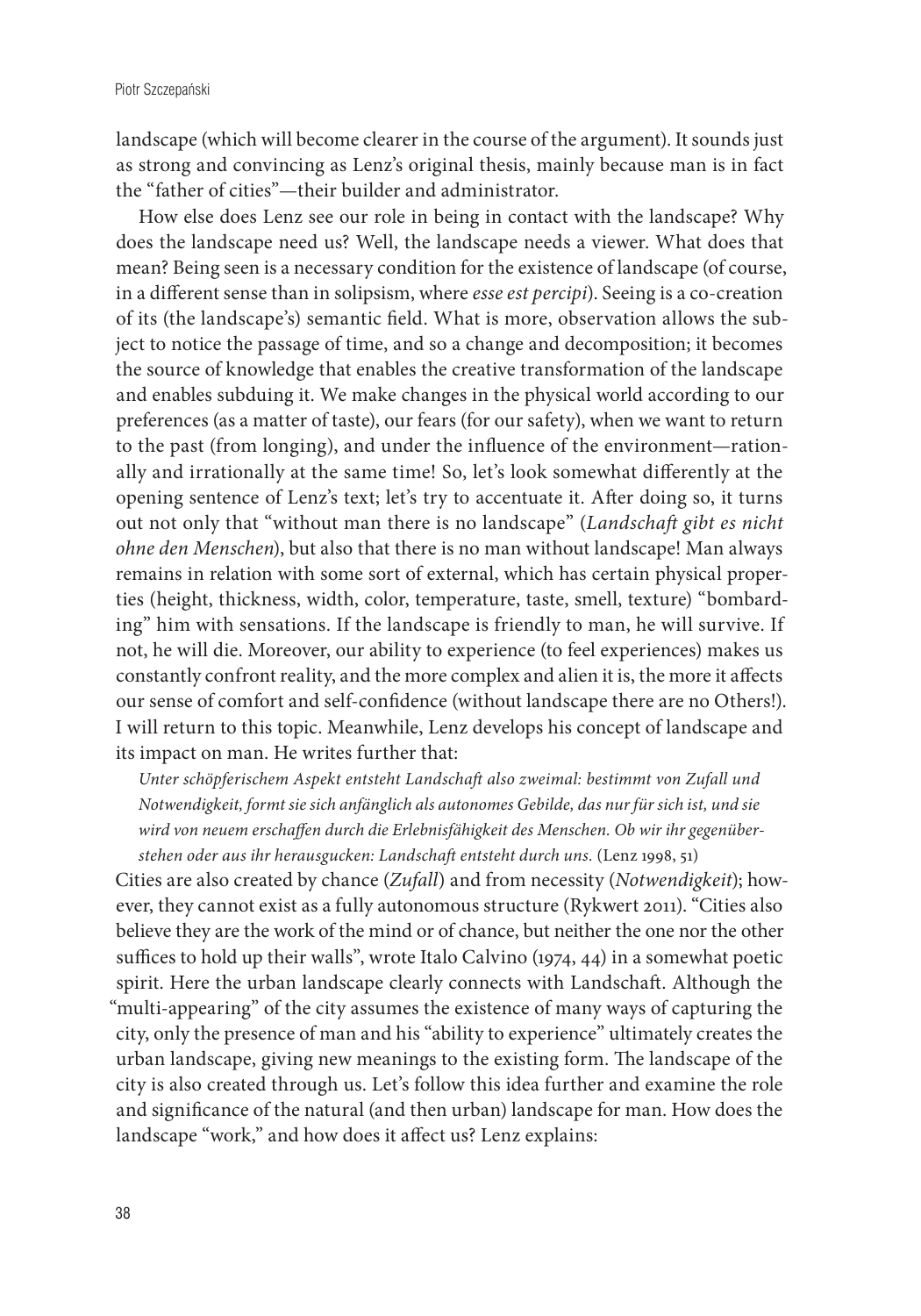*Landschaft — und ich meine zunächst Naturlandschaft — hat dem Menschen seit je das Angebot gemacht, in ihr die Chiffren seines Daseins zu sehen. … daß von der Landschaft eine erweckende Kraft ausgeht, die sich sowohl an das Gefühl als auch an den Geist wendet. Wozu sie schon früh inspirierte, war vor allem dies: sie bot sich an als Ort wesentlicher Ereignisse. Sie taugte zum erwählten Illusionsraum mythischer, göttlicher, historischer Begebenheiten.* (Lenz 1998, 51)

However, it is not clearly shown in the quoted passage how "the landscape has a reviving power" (*der Landschaft eine erweckende Kraft ausgeht*) that affects the spirit. In my opinion, it is worth looking for the answer to this question in Kevin Lynch's *The Image of the City* (1990), devoted to the theory of urban form. In the introduction to his book the author writes as follows: "A vivid and integrated physical setting, capable of producing a sharp image, plays a social role as well. It can furnish the raw material for the symbols and collective memories of group communication" (Lynch 1990, 4). The key to understanding the "activity" of the landscape might be its unique visuality, visibility, its sharpness, but also, as Lenz has emphasized, its history—what happened there, what left a mark—the fact that previously the landscape "offered itself as a place of significant events" (*sie bot sich an als Ort wesentlicher Ereignisse*). What does it mean that it "offered itself" (*sie bot sich an*)? What is the role of the subject here—its individual story, knowledge, sensitivity? Are they not meaningless for the "offering" of the landscape? Lenz sets some conditions:

*Um Landschaft erleben, um ihre Wirkung erfahren zu können, bedarf es offenbar gewisser Voraussetzungen. Damit sie etwas in uns hervorruft — eine Stimmung, ein Gefühl oder gar eine Erkenntnis —, müssen wir uns in sie versetzen; wir müssen etwas hinzusehen, — uns selbst mit unserer Befindlichkeit, mit unserer Geschichte. So nur können wir sie als unser Komplement erfahren.* (Lenz 1998, 52)

Do we always have to first know ourselves before we can "experience the landscape" (*um Landschaft erleben*)? Can it make the landscape an integral part of our identity? Do we see in landscape only as much as we ourselves "put" into it? Lenz seems to suggest that the experience of the landscape requires concentration and silence. And what about the city where noise and haste dominate? It is hard to find oneself in the city. It is even harder to experience and see the city in its entirety. The urban landscape is challenging. For us and for any visitor from the outside, it will always be a type of chaotic collection of more or less familiar elements at first, which form an imagined city—namely, a city image that we carry in ourselves created as a result of the work of memory, associations, fantasies, and experiences, and only later will it become a source of deep intimate experiences, provided that we devote time and attention to it. In fact, when we enter a new city, we enter a space and only much later do we give it particular meaning. The initial feeling of alienation accompanying us is only temporary and disappears along with the progressive process of appropriation of space by language. Lenz explains it as follows: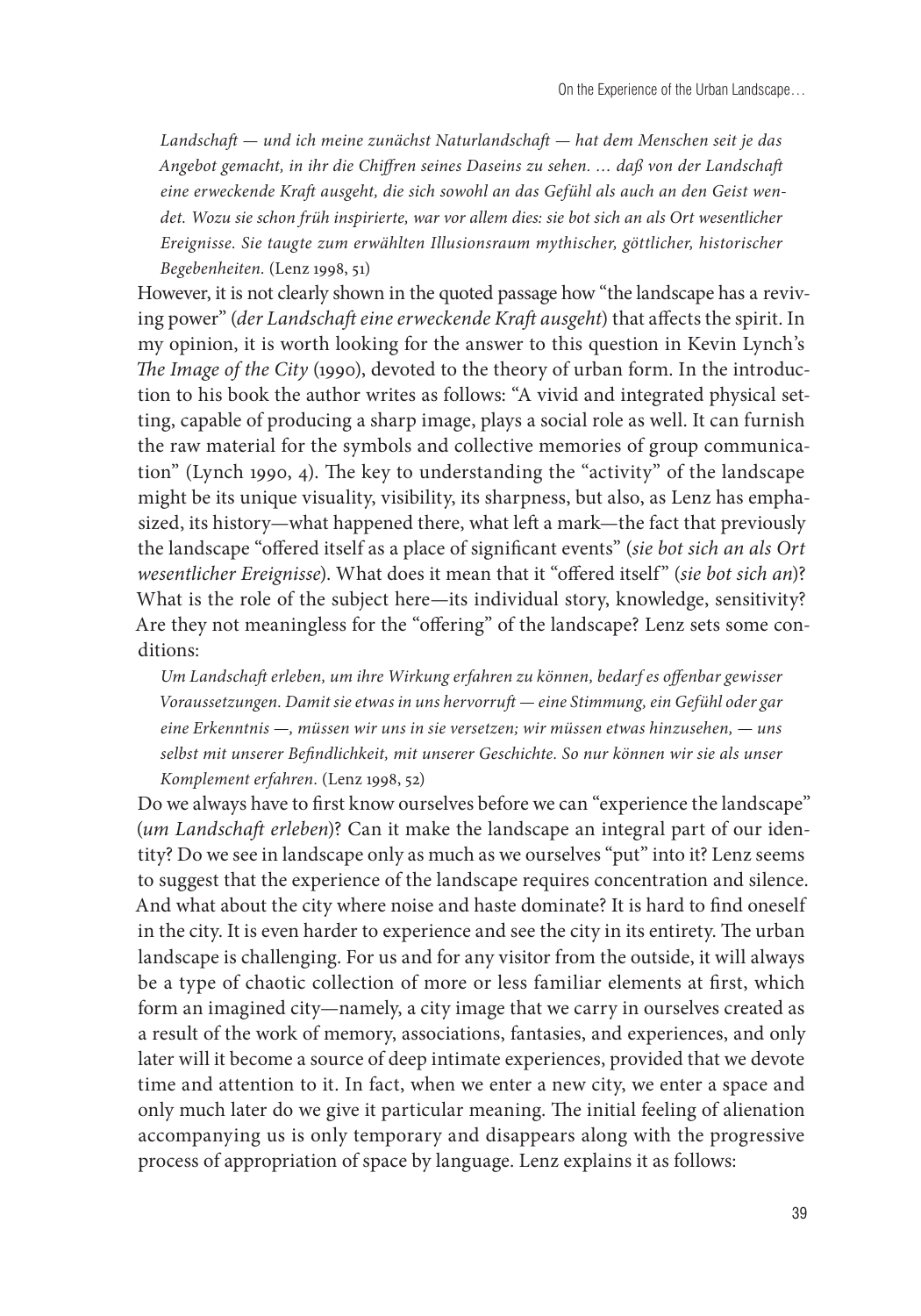*Sie [Landschaft] löst den Wunsch aus zu vergleichen, und es wundert nicht, daß, wenn wir einen Namen für eine Landschaft suchen, diesen oft im Vergleich finden. Seltsam, daß wir uns nicht damit abfinden können, eine Landschaft namenlos zu lassen; das Bedürfnis, sie zu bezeichnen, ist aufschlußreich genug. In jedem Fall verrät es etwas über unser Verlangen, Welt kenntlich zu machen, um auf diese Weise Sicherheit zu gewinnen, Orientierung, oder sogar heimisch zu werden.* (Lenz 1998, 52)

Giving names to landscapes brings to mind biblical connotations. Here we see the first man in the Garden of Eden, who subdues the visible world by naming its individual elements. The act of naming equals here taking possession (appropriating), but also taming things; as a result, the experienced world ceases to be alien and formidable. The landscape of Paradise becomes an uttered landscape. The word creates the world. Likewise, giving meaning and value to things has its source in our way of perceiving them and talking about them. The word creates the landscape. However, as Lenz writes further:

*Die wesentlichen Wirkungen der Landschaft erfahren wir als inneres Erlebnis. … Auch darin kann die Wirkung einer Landschaft liegen, daß sie einem vor Augen führt, was dem eigenen Wesen entspricht. Wir werden angeregt, uns selbst zu definieren, und nicht nur dies: in Zusammensicht mit der Landschaft wird uns die Eigenart von Menschen verständlich.*  (Lenz 1998, 53)

The landscape, including urban landscape, is a mirror before which we stand, in which we look at ourselves, in which we recognize ourselves or not. This is what we mean by "consistency with the landscape" (*Zusammensicht mit der Landschaft*). Due to the landscape, we get to know ourselves and other people better. The landscape deprives us of the pretenses of life—wakes us from a dream; we have to define ourselves in the face of it, take a stance, agree with it or oppose it, surrender to its charm or fight its ugliness. The stake in this confrontation is being authentic, so being aware of one's finitude and one's obligations, but also creating a man-friendly environment for living, in which people can survive and in which they will be able to develop their abilities. The wide range of ideas we have about landscape is helpful in this undertaking:

*Jeder einen gewissen Vorrat an Landschaftsbildern besitzt, — erlebten, nachempfundenen, imaginierten Bildern. Wir können sie auf Abruf oder auf Stichwort hervorbringen so charakteristisch, daß ein anderer sie unmittelbar wiedererkennt.* (Lenz 1998, 54)

Hence, we can "speak" landscape. The landscape evokes in people numerous associations that are often close to their hearts. Until it is tamed, it continues to refer to what we know as well as to fantastic and terrible imaginings. It provides the material of collective memory that serves group communication. The landscape is "spoken," "uttered," it is significant (*signifiant*)*.* Each Landschaft is almost automatically classified to the already existing set of meanings that we have at our disposal. The need for classification, for naming the place where we find ourselves, is also a way to organize our being-in-the world, our inhabiting the world. "Each of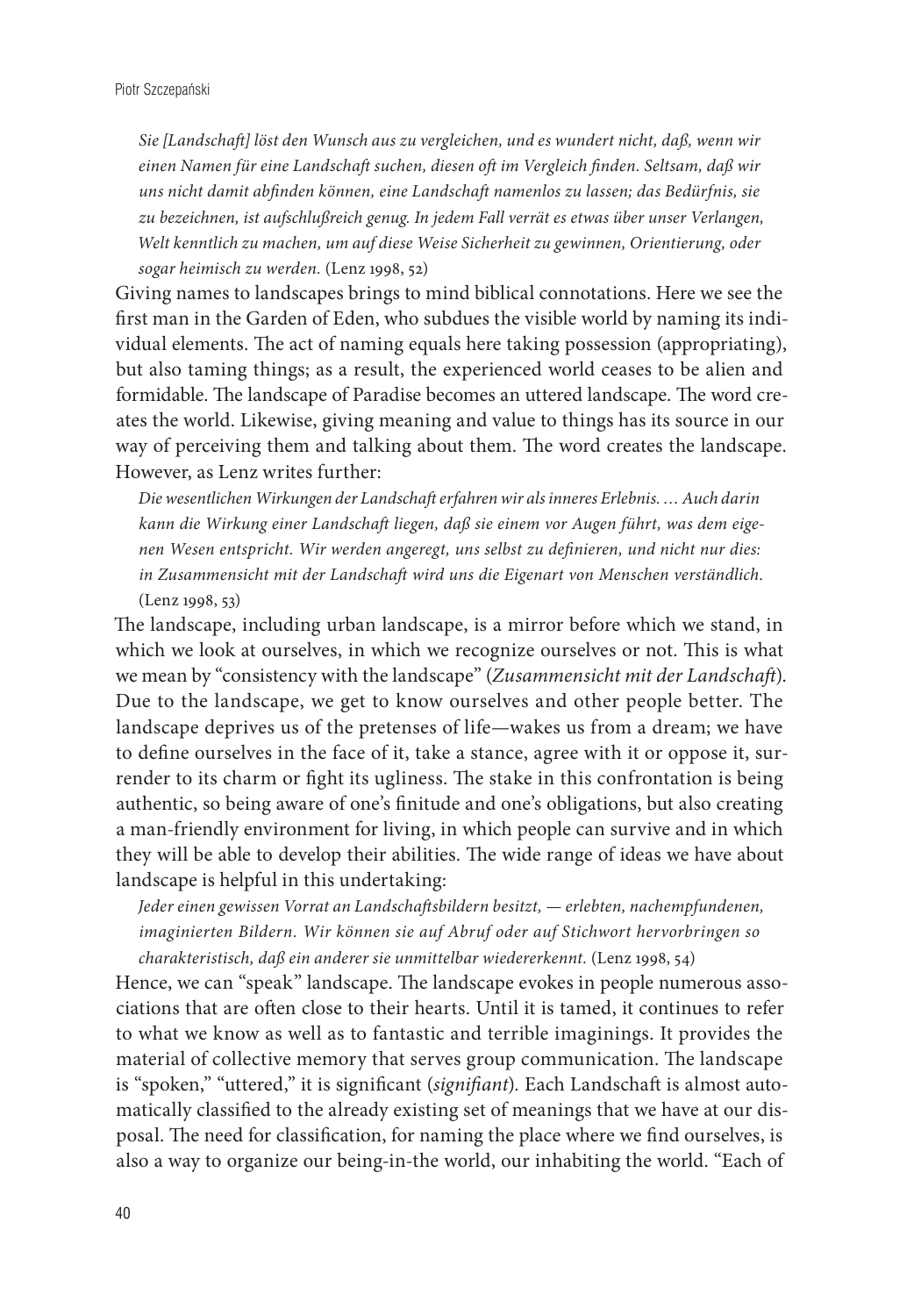us is equipped with a certain supply of landscapes" (*Jeder einen gewissen Vorrat an Landschaftsbildern besitzt*) that already represent something. Changing one's place of residence, traveling, looking at photos, learning the history of a given place, fantasizing about unknown lands—all these activities add new layers of meaning to the images of landscapes already in the semantic pool that we use when we are in a new spatial and cognitive situation. This also applies, and perhaps predominantly so, to being in cities. It is ever more difficult to get lost in one's own city, yet there are still moments when we look at familiar spaces as if we were not from there. Of course, experiencing urban landscape requires strenuous effort and continuous concentration. The city forces us to exercise our seeing:

*Wir müssen disponiert sein, uns von einer Einsicht unterwandern, von einer Erkenntnis überwältigen zu lassen. Was Landschaft uns echohaft beweist: unsere Vergänglichkeit, unser Harmonieverlangen, unsere Sehnsucht nach Dauer — wir müssen offen genug sein, diese Beweise anzuerkennen.* (Lenz 1998, 55)

And we read further:

*Es steht außer Zweifel: die Wirkung, die Landschaft auf den Menschen ausübt, hat vielfältige Ausdrucksformen: Andacht und Ängstigung, Staunen und Schwermut, Glücksempfinden und Ewigkeitsschauer — wir kennen den Widerhall aus eigenem Erleben. Und solange sich unsere Erlebnisfähigkeit erhält, können wir der auslösenden Echos sicher sein.* (Lenz 1998, 56)

Obviously, it is not always possible to precisely determine what the landscape does and its impact on us; Lenz is not that optimistic. There is also the area of the unspoken—feelings and moods that accompany our encounters with the landscape, which we cannot name, which create a mystery.

On the margins of the reflections on the influence of the natural landscape on man, Lenz finally writes about the urban landscape; however, he devotes only three brief remarks to it. The first concerns the city understood as the cultural landscape, the second is about the urban landscape used as a tool of power, and the third is devoted to the city understood as a "cityscape" (*Stadtschaft)*—namely, the exemplification of the image of destruction and decay. Let's start with the first one:

*Längst ist die Kulturlandschaft eine vollendete Tatsache. Fontane selbst zählte zusammen, was zu ihrem Bild gehört, und erwähnte Raps und Weizenfelder, üppige Wiesen, er sah die roten Dächer eines Dorfes hinzu und Flöße und Kähne auf den Seen und Kanälen. Wir können das Bild von uns aus erweitern, lassen Wege durch die Weidelandschaft laufen, spannen eine Brücke über den Fluß, legen Hecken und Garten an, schaffen einen von Bäumen eingeschlossenen Platz. Kulturlandschaft läßt die gestaltende und pflegerische Tätigkeit des Menschen erkennen, sie stellt uns vors Auge, mit welchen Absichten der Mensch die selbstgenügsame Eigenart der Natur veränderte. Um leichter zu leben, um effizienter zu leben, hat er planend eingegriffen, hat reguliert, bereinigt, gegliedert, und mitunter glückte ihm das Organisationswunder einer Stadt, die wir selbstverständlich als Kulturlandschaft ansehen.* (Lenz 1998, 57)

What does the cultural landscape (*Kulturlandschaft*) say about man? First of all, it allows for recognizing his intentions—"a creative and nursing activity" (*gestaltende*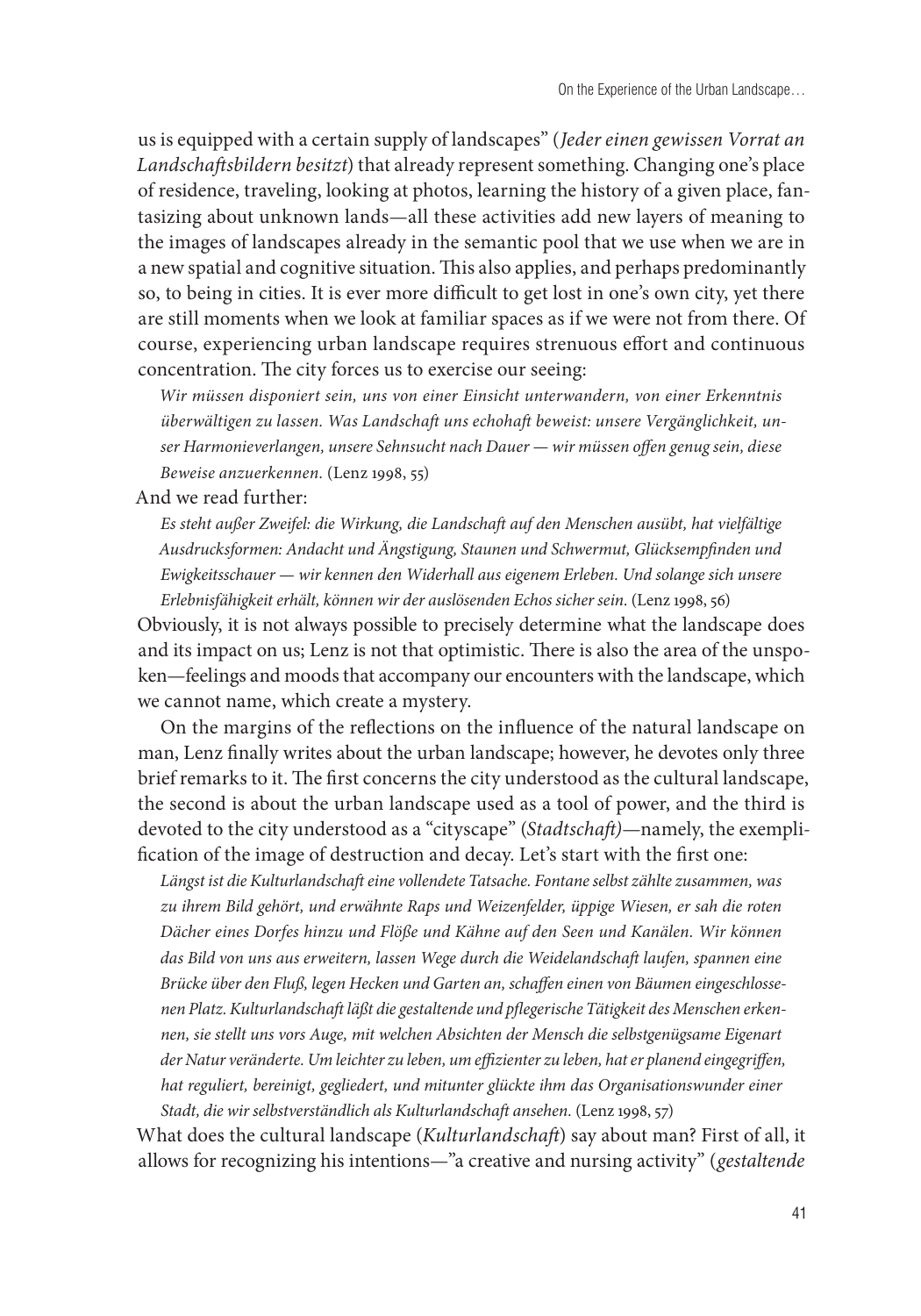*und pflegerische Tätigkeit*), which can also be destructive, for people's intentions are not always noble and their effects desirable. Two important characteristics of the city stand out in the quoted passage. First of all, the cultural landscape has begun to displace the natural landscape (and today, we must admit that we live in a reality that is urbanized and degraded as never before); the city is an assault upon nature by man—it was created against nature. To live more easily, to indulge oneself, man "in a planned way, attacked" (*hat er planend eingegriffen*) the self-sufficiency of nature, he "regulated" (*reguliert*), "settled" (*bereinigt*), and "structured" (*gegliedert)* nature.

*Der Mensch sich mit der Vorgefundenen Eigenwilligkeit der Natur nicht abfinden wollte. Er gestaltete sie nach seinen Bedürfnissen, mit seinen Möglichkeiten um immer darauf aus, ihr etwas abzugewinnen.* (Lenz 1998, 58).

The city is organized in a rational manner, while nature is wild, autonomous, and therefore free. There is something fake (phony) about the urban landscape, while the natural landscape is real. The city is the domain of culture, which is served by nature. At the same time, according to Lenz, the city is "an organizational wonder" (*Organisationswunder*) that was "successful." Just like that? Could it have failed? Today we know that it could have. There are cities that function better or worse, but there are also those in which life has died out—so-called ghost towns. Contemporary, great Chinese ghost cities are the best example of this phenomenon. While on the topic of ghost cities and towns, let's read another remark by Lenz:

*Vieles muß Landschaft über sich ergehen lassen; Heide und Wattenmeer, Flußtal und Moor: sie sind einem Planungswillen ausgesetzt, dessen Wirken nicht folgenlos bleiben kann. Und immer deutlicher hebt sich eine Erscheinung in unser Blickfeld, die es nur noch verdient, Stadtschaft genannt zu werden: rostende Industrieanlagen, schmauchender wandernder Müll, zum Abbruch freigegebene Wohnsiedlungen, verödete Plätze, über die der Wind Plastikfetzen treibt, hinüber zur Kleingarten-Kolonie. Es liegt auf der Hand: auch diese Stadtschaft übt eine Wirkung auf den Menschen aus; wir haben sie als Trauer und Erbitterung erlebt, haben sie auch in allen Formen der Selbstbezichtigung wahrgenommen. Das Mitleid mit der gefährdeten Landschaft wächst, es wächst mit zunehmendem Wohlstand*. (Lenz 1998, 60)

Lenz seems to suggest that human activity has mainly harmful effects on the natural landscape. A new being comes to existence. If Landschaft was *Bruderschaft* with *Land*, with earth, "the brotherhood of man and space," then what will *Stadtschaft* be? The breaking of those friendly ties? An assault on *Land*? Abandoning responsibility for the Other, which is the landscape? An irreversible separation from nature, that is, from the original ontic belonging of man? A source of mourning after a lost, once inhabited, and thus tame, home? A source of bitterness, anger, and remorse due to the damage done? Interestingly, the negative image of *Stadtschaft* is related here to an increase in prosperity, and so to consumption (the production of trash), to the development of new industries (pollution of the environment, deforestation),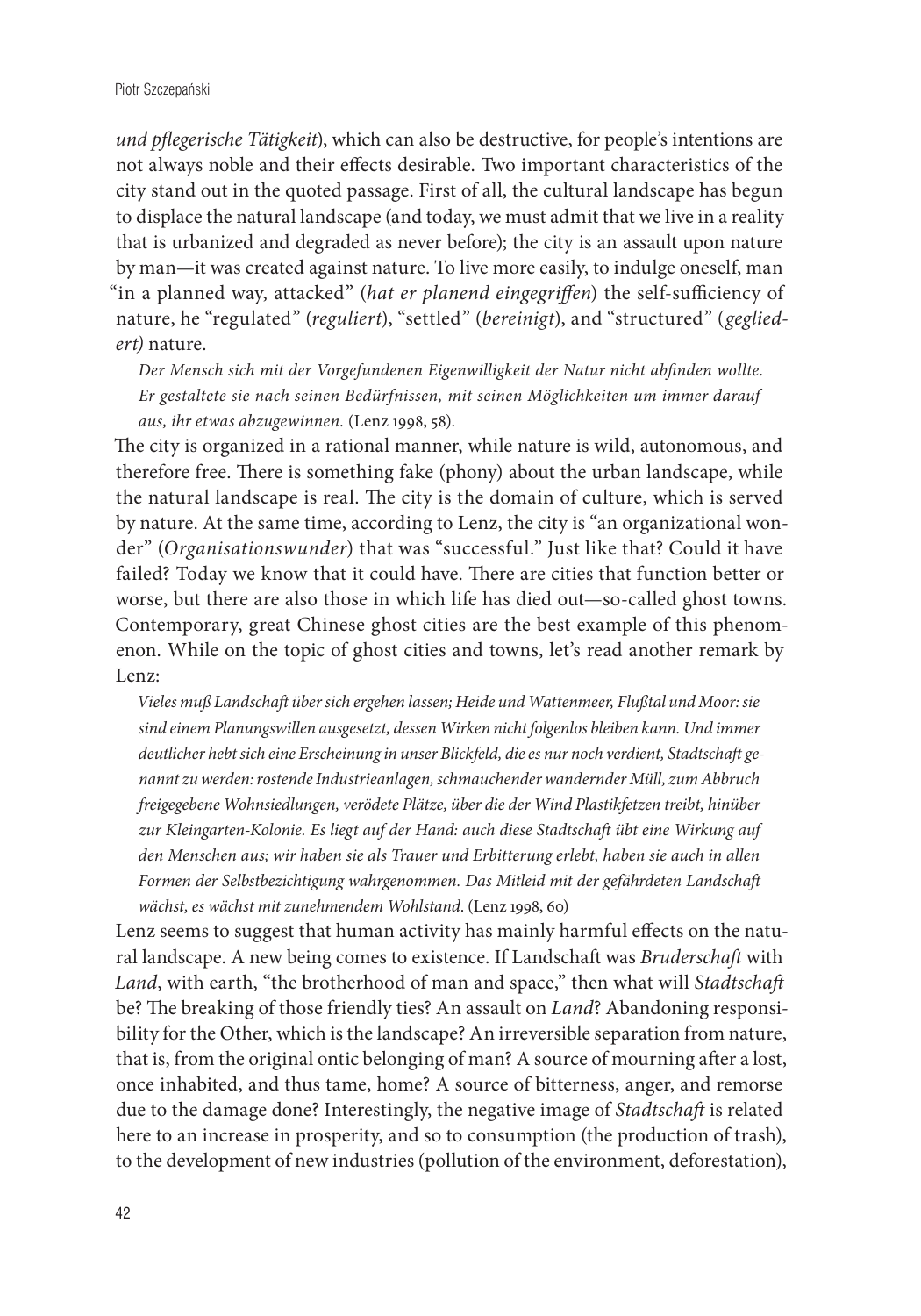and the bystander effect—passively observing a catastrophe, passing responsibility for the landscape on to others. However, nature continuously calls for what belongs to it; it keeps trying to break into cities, trying to regain them. Lenz's last remark concerns, as I have already mentioned, the spaces of power in the city:

*Doch es hat auch nicht an Versuchen gefehlt, Landschaft zu benutzen, um den Menschen aus dem Gleichgewicht zu bringen, ihn klein und gefügig zu machen. Erdrückt von monströsen Dimensionen, eingeschüchtert von kalter Leere, sollte der Mensch nach dem Willen von Mächtigen zu einer einzigen Funktion hingelenkt werden, zur Funktion der Brauchbarkeit. Gewaltige Aufmarschgelände, Achsen, eintönige endlose Straßen, riesenhafte Bauwerke … Die beabsichtigte Wirkung zeigt sich in einem Verlust des Selbstbewußtseins, in einer Bereitschaft zur Unterwerfung.* (Lenz 1998, 58-59)

This is an example of landscape influencing man in a negative and aggressive way. The landscape that dominates an individual, that delights and terrifies at the same time, has long ceased to belong exclusively to the realm of dreams of more radical visionaries of architecture (Sudjic 2005). The urban landscape that "takes away the sense of balance" in order to make man "small and docile" (*klein und gefügig*) was one of the curses of the twentieth century (Jencks 1973). Lenz warns that a man that loses his confidence because of the city is far from his humanity—having lost it, he can only serve. Unfortunately, the bold visions of city planners that reduce the individual to the role of a cog in the machine of progress, despite the assurances of specialists in sustainable development, still persist. In the end, hope for the improvement of the quality of urban space remains in the hands of architects serving the people.

## Conclusion

Is it even possible to talk about urban landscape, or should one talk about the landscape of one particular city? Are all cities in fact similar? Are they representations of one idea? What does the city have to do with the wild space that is trying to settle in it? Does the city need man? Is the urban landscape just another variation of the natural landscape, and therefore can it be experienced in the same way? Tadeusz Sławek, in his essay "Miasto. Próba zrozumienia" (City: An Attempt to Understand), writes as follows: "In order to experience the city, we have to extract it from movement being only a hasty commute 'from-to'; we have to liberate it from the purposefulness determined by the first and final stops. But at the same time, we must not be content with contemplative reflection on the stillness of the walls: by learning about their history, studying the slow build-up of 'layer over layer,' we begin to experience the city" (Sławek 2010, 46). However, such a proposal, though intuitively familiar, does not take into account the answers to all of the above questions, reducing the spiritual, spontaneous dimension of the relationship with the urban landscape to a cognitive function based on an arduous acquisition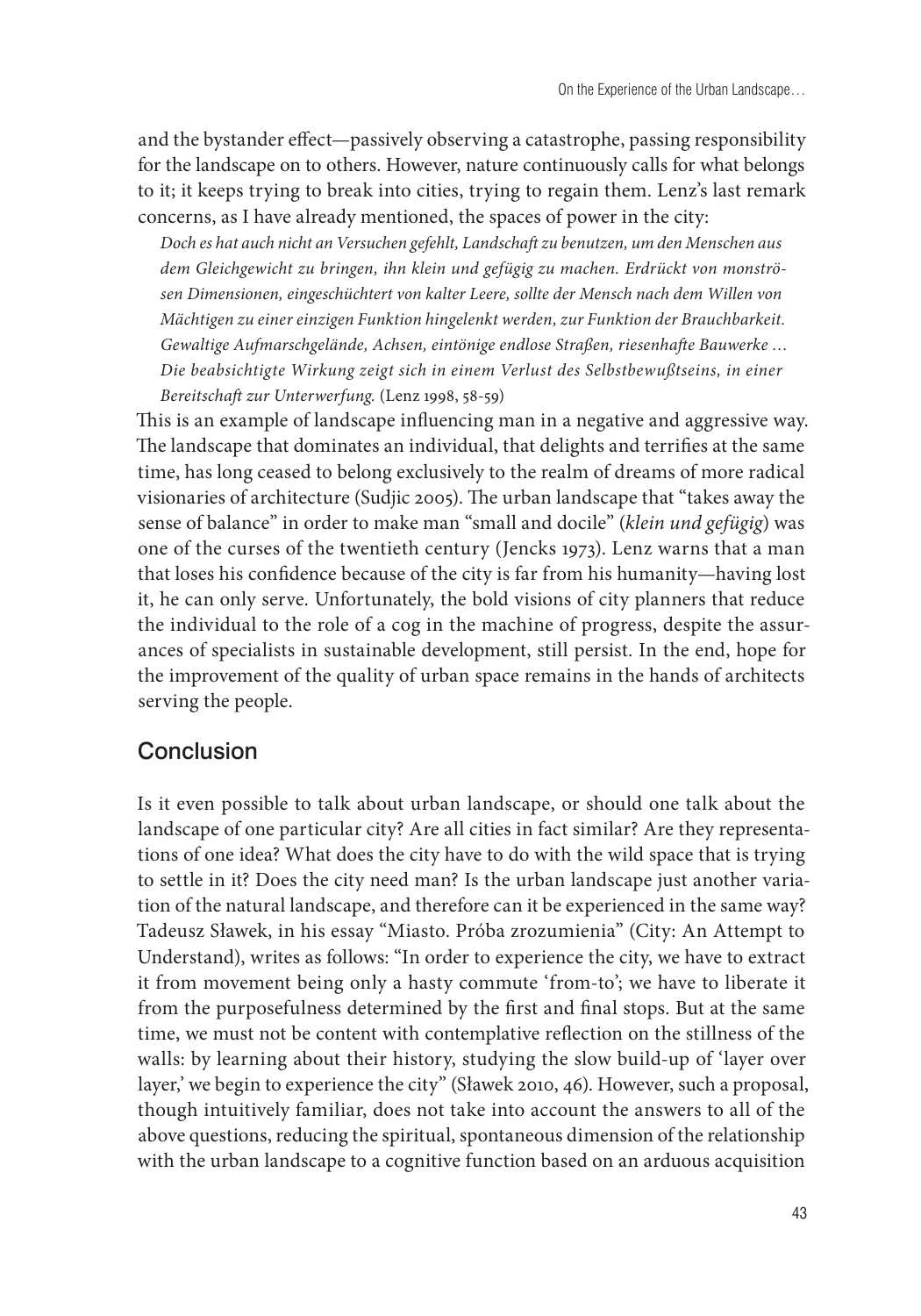of knowledge—on studying the city. It also does not take into account other ways of "soft" experiencing of the urban landscape. Of course, the romantic method of cognition proposed by Lenz, who many times explicitly speaks of feeling and empathy, is also insufficient, and yet "contemplative reflection on the stillness of the walls," as I have tried to prove, opens an interesting perspective in the study of urban landscape.

*Kleine Wildnisse, die könnten eine Antwort sein auf die Anmutungen gewaltsamer Landschaftsgeometrie. Und welche Wirkungen selbst begrenzte Wildnis auf den Menschen hat, das hat offener Sinn überall registriert: wir staunen und beunruhigen uns, wir sind begeistert und erschauern, wir empfinden Sehnsucht und ein rätselhaftes Gefühl von Dauer. Wir nehmen Bild und Zeichen auf, spüren das Echo, das Wildnis in uns auslöst, es wird uns bewußt, daß wir der Landschaft zugehörig sind. Und vielleicht ist das die tröstliche Erkenntnis, die Landschaft uns vermitteln kann: die Erkenntnis, heimisch zu sein.* (Lenz 1998, 60-61)

The strictly scientific approach is not enough for Lenz. And aside from that, is not the vision of becoming friendly with space more intuitive, treating it with affection, just as we would someone we just met? When does the strangeness of the landscape the Other—disappear? Do we just need to get to know each other better? Some urban landscapes cannot be denied wildness, which is not to be found in cities designed with great precision. But how can one measure wildness, how can one tame it? Scientific language, despite improving its cognitive tools, still does not touch upon the essence of the problem. Could it be that the great lover of natural landscape, Siegfried Lenz,<sup>1</sup> agrees here with the great admirer of cities-of Venice and St. Petersburg, Josif Brodski (1987, 1993)—that poetry turns out to be the icing on the cake of knowledge and understanding?

#### References:

Brodski, Josif. 1987. *Less Than One: Selected Essays*. New York: Farrar, Straus and Giroux.

Brodski, Josif. 1993. *Watermark*. New York: Farrar, Straus and Giroux.

- Calvino, Italo. 1974. *Invisible Cities*. Translated by William Weaver. San Diego: Harcourt Brace & Company.
- Gehl, Jan. 1987. *Life Between Buildings: Using Public Space.* Translated by Jo Koch. New York: Van Nostrand Reinhold Company.

Jacobs, Jane. 1961. *The Death and Life of Great American Cities.* New York: Random House.

Jencks, Charles. 1973. *Le Corbusier and the Tragic View of Architecture.* Cambridge: Harvard University Press.

Kadłubek, Zbigniew. 2010. "Landszaft" ["Landscape"]. In *Miasto w sztuce — sztuka miasta* [*The City in Art — The Art of the City*], edited by Ewa Rewers, 672-673. Kraków: Universitas.

<sup>1</sup> Lenz devoted a significant part of his work to the Mazury. In 2011, he became an honorable citizen of Ełk, Poland.